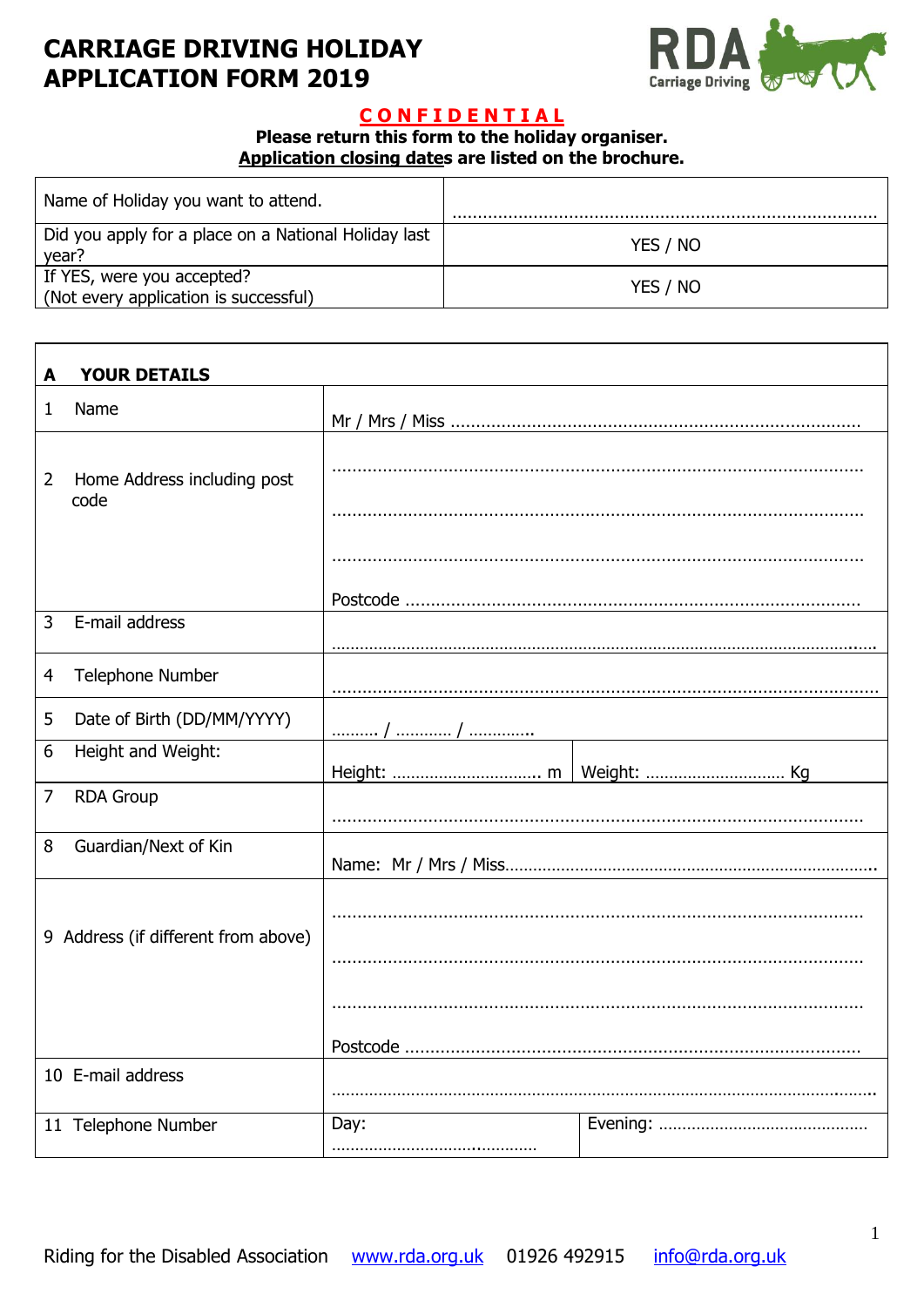| В              | PERSONAL INFORMATION (to be completed by you or your parent/guardian/carer)                                                             |                                                                                                                                                                                                                                                             |  |  |  |
|----------------|-----------------------------------------------------------------------------------------------------------------------------------------|-------------------------------------------------------------------------------------------------------------------------------------------------------------------------------------------------------------------------------------------------------------|--|--|--|
| $\mathbf{1}$   | Full description and degree of all disabilities and medical conditions<br>(including balance, hearing, sight, speech and understanding) |                                                                                                                                                                                                                                                             |  |  |  |
| $\overline{2}$ |                                                                                                                                         | <b>Special care needed and frequency of care</b> (any condition that may call for special attention MUST BE<br>INDICATED HERE) (eg: Asthma; Diabetes; Infectious diseases, incontinence/bed-wetting, epilepsy, etc)                                         |  |  |  |
| 3              | Your Medication - Regular (eg for diabetes, epilepsy, etc)<br>Name of Drug<br>How often / When<br>Dose                                  |                                                                                                                                                                                                                                                             |  |  |  |
| $\overline{4}$ | Your Medication - Occasional (eg for asthma, hay fever, migraine, etc)<br>Name of Drug<br>How often / When<br>Dose                      |                                                                                                                                                                                                                                                             |  |  |  |
|                |                                                                                                                                         | PLEASE PROVIDE AN UP-TO-DATE PRESCRIPTION COUNTERFOIL OBTAINABLE FROM YOUR DOCTOR'S SURGERY                                                                                                                                                                 |  |  |  |
|                | 5 Allergies                                                                                                                             |                                                                                                                                                                                                                                                             |  |  |  |
|                | Are you allergic to any medication, food or animals? If so, what?<br>Animals (eq cats, dogs etc)                                        | Medication<br>Food (eq peanuts, eggs etc)                                                                                                                                                                                                                   |  |  |  |
|                |                                                                                                                                         |                                                                                                                                                                                                                                                             |  |  |  |
|                | 6 Do you use a wheelchair?                                                                                                              | YES / NO                                                                                                                                                                                                                                                    |  |  |  |
|                | If YES will you bring your own?                                                                                                         | YES / NO                                                                                                                                                                                                                                                    |  |  |  |
|                | What type do you use?                                                                                                                   | <b>ELECTRIC / MANUAL</b>                                                                                                                                                                                                                                    |  |  |  |
|                | If manual - How wide is it?                                                                                                             |                                                                                                                                                                                                                                                             |  |  |  |
|                | 7 Disability:                                                                                                                           |                                                                                                                                                                                                                                                             |  |  |  |
|                | Domestic Special equipment used:                                                                                                        |                                                                                                                                                                                                                                                             |  |  |  |
|                | Will this be brought with the driver?                                                                                                   | YES / NO                                                                                                                                                                                                                                                    |  |  |  |
|                | Do you wear apparatus - details:                                                                                                        |                                                                                                                                                                                                                                                             |  |  |  |
|                | May this be removed for driving?                                                                                                        | YES / NO                                                                                                                                                                                                                                                    |  |  |  |
| 8              | Help with day to day activities.                                                                                                        | If you need assistance with day to day activities (e.g. walking,<br>dressing, toilet, washing, feeding etc.), please ensure that you<br>bring someone with you who can assist you with these tasks. RDA<br>Holiday Volunteers will not be able to help you. |  |  |  |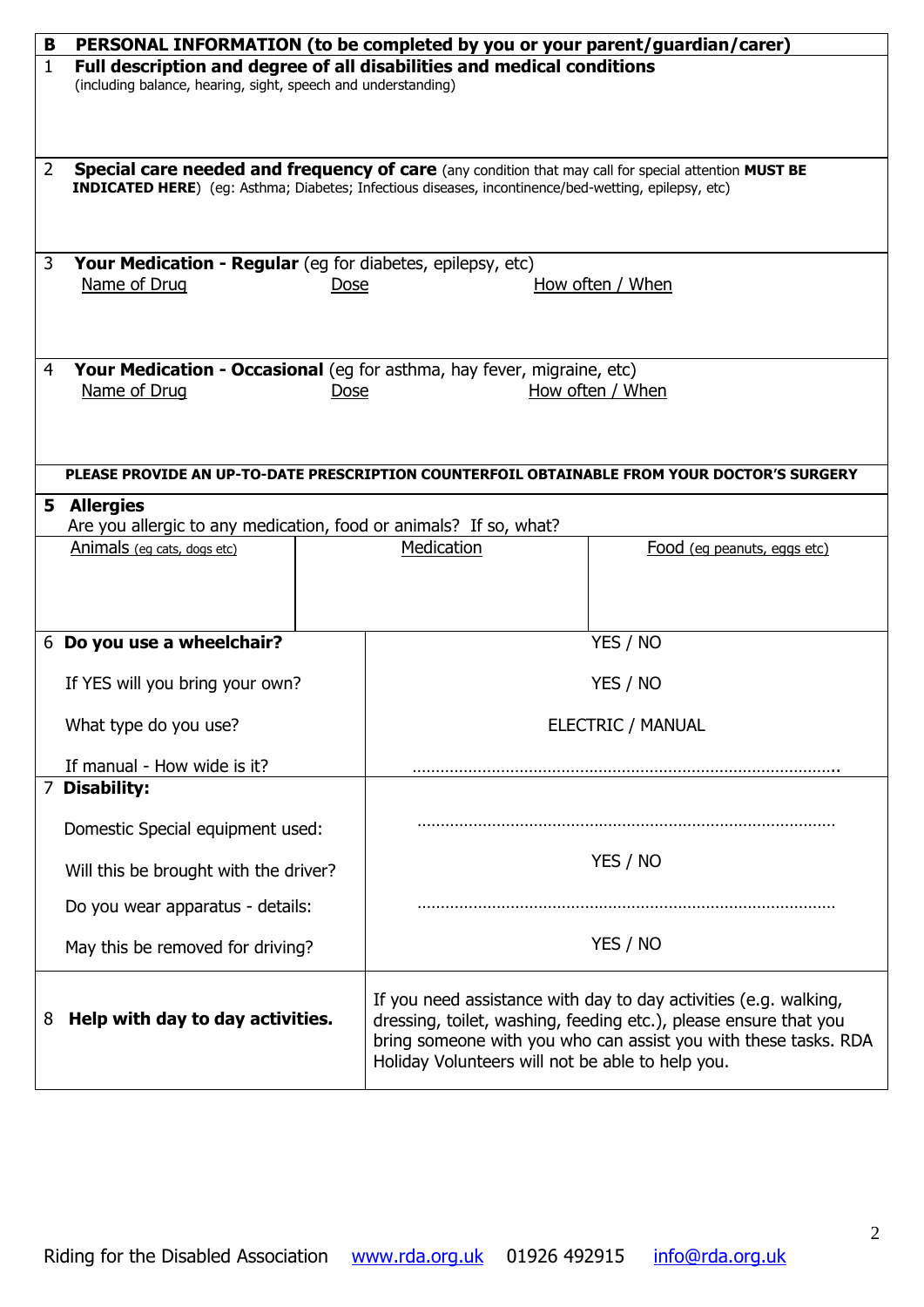|  |  |  |  |  |  | 9 Diet (Please give details of any dietary requirements or dislikes) |  |
|--|--|--|--|--|--|----------------------------------------------------------------------|--|
|--|--|--|--|--|--|----------------------------------------------------------------------|--|

| 10 Sundry                  |                                                                                                          |
|----------------------------|----------------------------------------------------------------------------------------------------------|
| Do you smoke               | $YES / NO - If yes please note most holds are based on sites that have a no$<br>smoking policy in place. |
| Can you swim?              | YES / NO                                                                                                 |
| Do you need buoyancy aids? | YES / NO                                                                                                 |
| Have you any fear of cats, |                                                                                                          |
| dogs or other animals?     |                                                                                                          |

| 11 Carriage Driving Ability                  |          |
|----------------------------------------------|----------|
| How long have you been carriage<br>driving?  |          |
| Do you require adapted driving<br>equipment? | YES / NO |
| Are you able to carriage drive at the trot?  | YES / NO |
| Do you carriage drive in a wheelchair?       | YES / NO |
| Width of manual wheelchair                   |          |

| 12 Name of Doctor |          |
|-------------------|----------|
| Address           |          |
|                   |          |
|                   | Postcode |
| Telephone Number  |          |

If additional health or behavioral problems occur near the time of the holiday, **please advise the Holiday Organiser** (or the Holidays Coordinator at RDA National Office). If there is a change in medication **please also supply an updated prescription counterfoil.**

### **13 Do you agree to photos being taken on the holiday and potentially being used for publicity?**<br>
I No  $\overline{\phantom{a}}$  **Yes**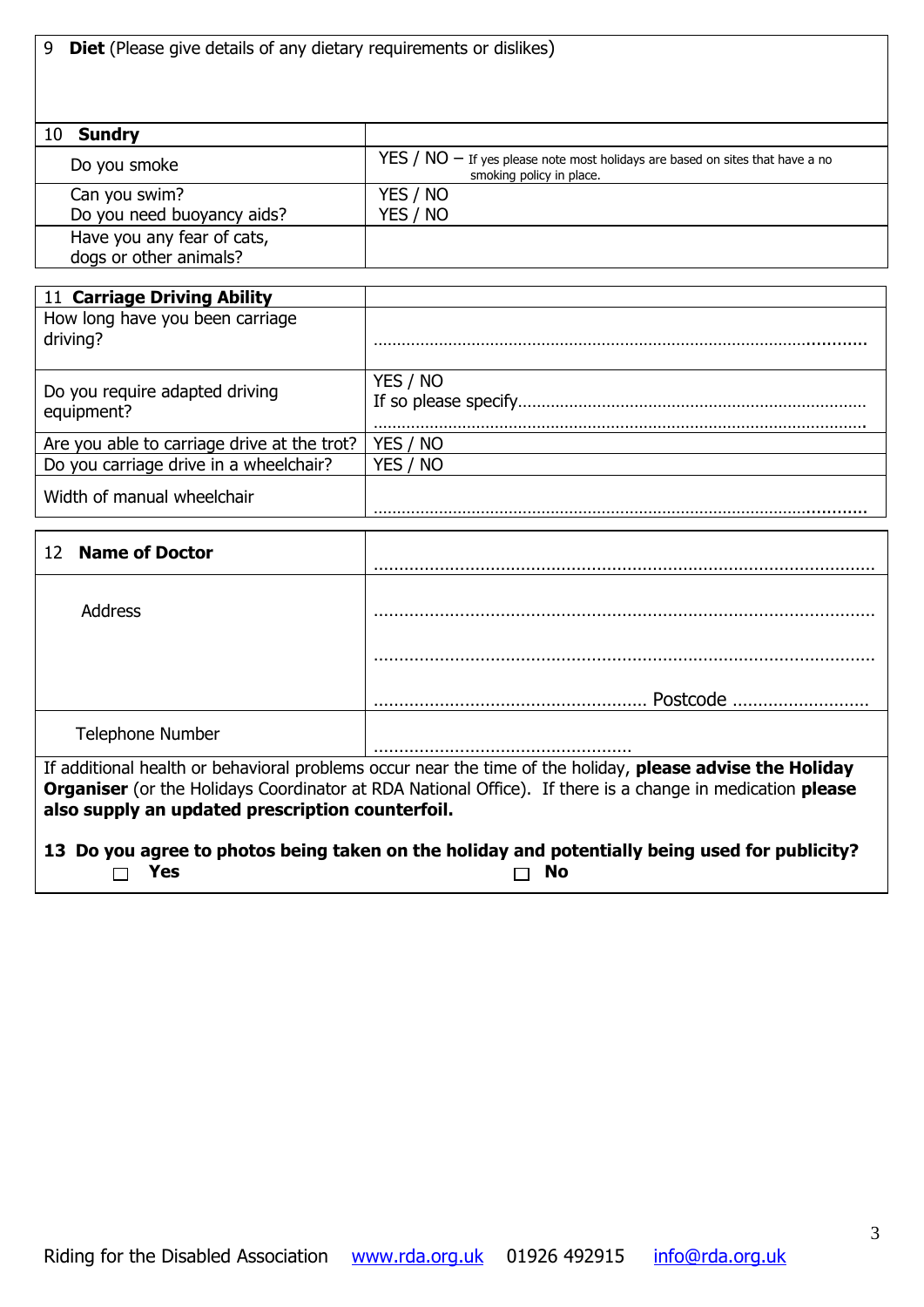### **C SIGNATURES – IF APPLICABLE A CERTIFICATE OF INCAPACITY IS ACCEPTABLE**

#### 1 **To be completed by an Adult Rider (18 years of age and over) or Carer where applicable**

I AUTHORISE THE HOLIDAY ORGANISER TO GIVE PERMISSION FOR ME TO HAVE ANY SURGICAL TREATMENT THAT MAY BECOME NECESSARY IN THE CASE OF AN EMERGENCY, IF MY NEXT OF KIN CANNOT BE CONTACTED IMMEDIATELY

Signature .................................................... (Rider/Carer) Date ......................................

2 **To be completed by a Parent/Guardian** (if applicant is under 18 years of age or unable to understand this form)

I AGREE TO ..................................................... GOING ON A RIDING HOLIDAY AND AUTHORISE THE HOLIDAY ORGANISER TO GIVE PERMISSION FOR ANY SURGICAL TREATMENT THAT MAY BECOME NECESSARY IN THE CASE OF AN EMERGENCY, IF I CANNOT BE CONTACTED IMMEDIATELY

**NB** THE PERSON WHO HAS SIGNED IN BOX 1 OR 2 ABOVE CONFIRMS THAT THEY WILL IMMEDIATELY ADVISE RDA IF ANY OF THE INFORMATION PROVIDED IN THIS FORM, OR THE ACCOMPANYING LETTER CHANGES IN ANY WAY.

| 3 To be completed by the Group Chairman or another Trustee (who is NOT the Coach) |  |  |  |
|-----------------------------------------------------------------------------------|--|--|--|
| SUITABLE FOR ACCEPTANCE                                                           |  |  |  |
|                                                                                   |  |  |  |
|                                                                                   |  |  |  |
|                                                                                   |  |  |  |
|                                                                                   |  |  |  |
|                                                                                   |  |  |  |

## **PLEASE NOTE THAT THIS FORM MUST BE ACCOMPANIED BY TWO LETTERS:**

Of the following list, two people must write a letter which includes a brief description of the applicant's personality, ability etc., the reason why they are considered suitable to take part in a riding holiday and any personal problems that might affect the rider when away on holiday.

- Teacher
- Social Worker or Physiotherapist
- Parent/guardian/relative
- Your riding/driving Instructor

Please add any relevant information that will help the Holiday Organiser.